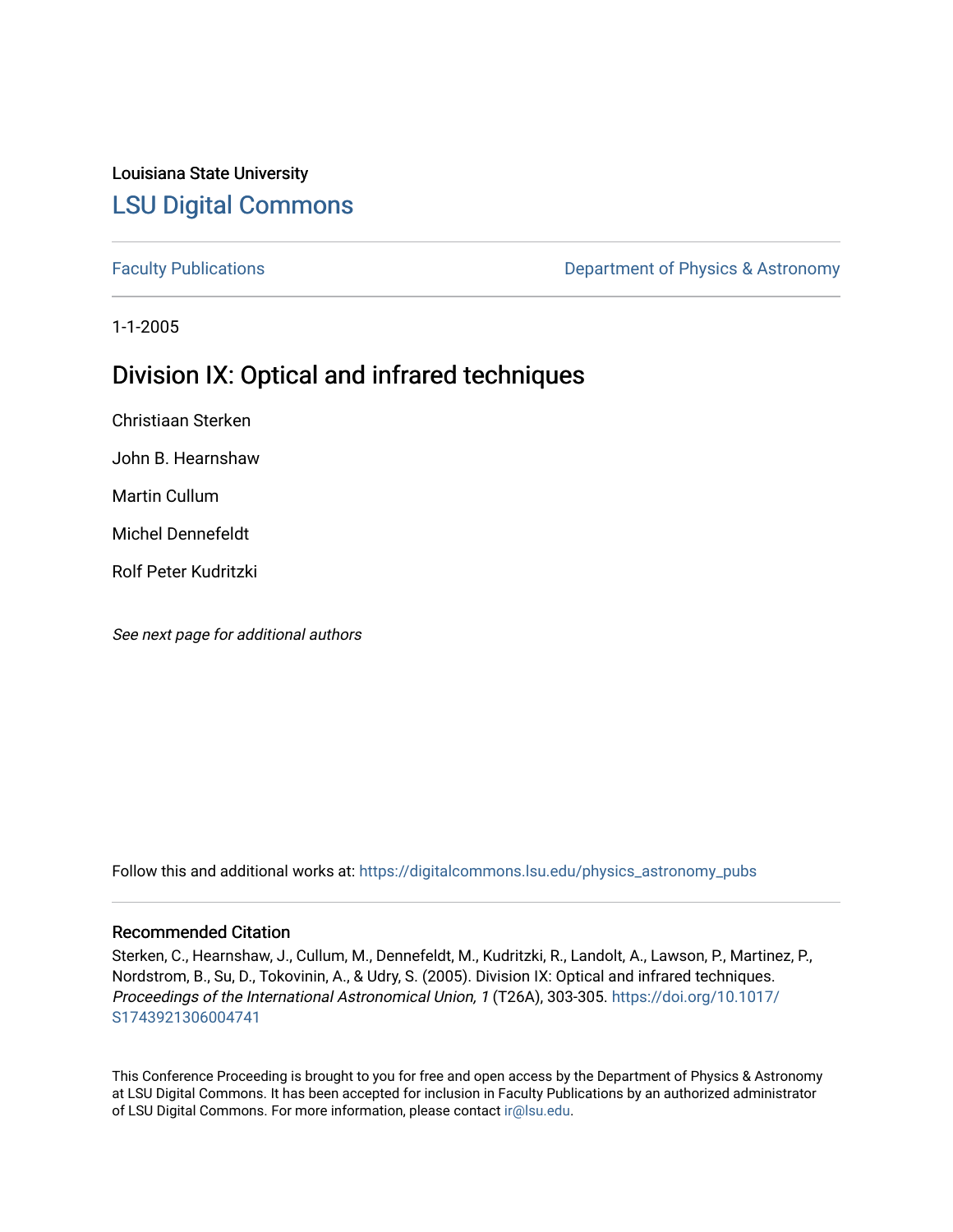# Authors

Christiaan Sterken, John B. Hearnshaw, Martin Cullum, Michel Dennefeldt, Rolf Peter Kudritzki, Arlo U. Landolt, Peter R. Lawson, Peter Martinez, Birgitta Nordstrom, Ding Qiang Su, Andrei Tokovinin, and Stephane Udry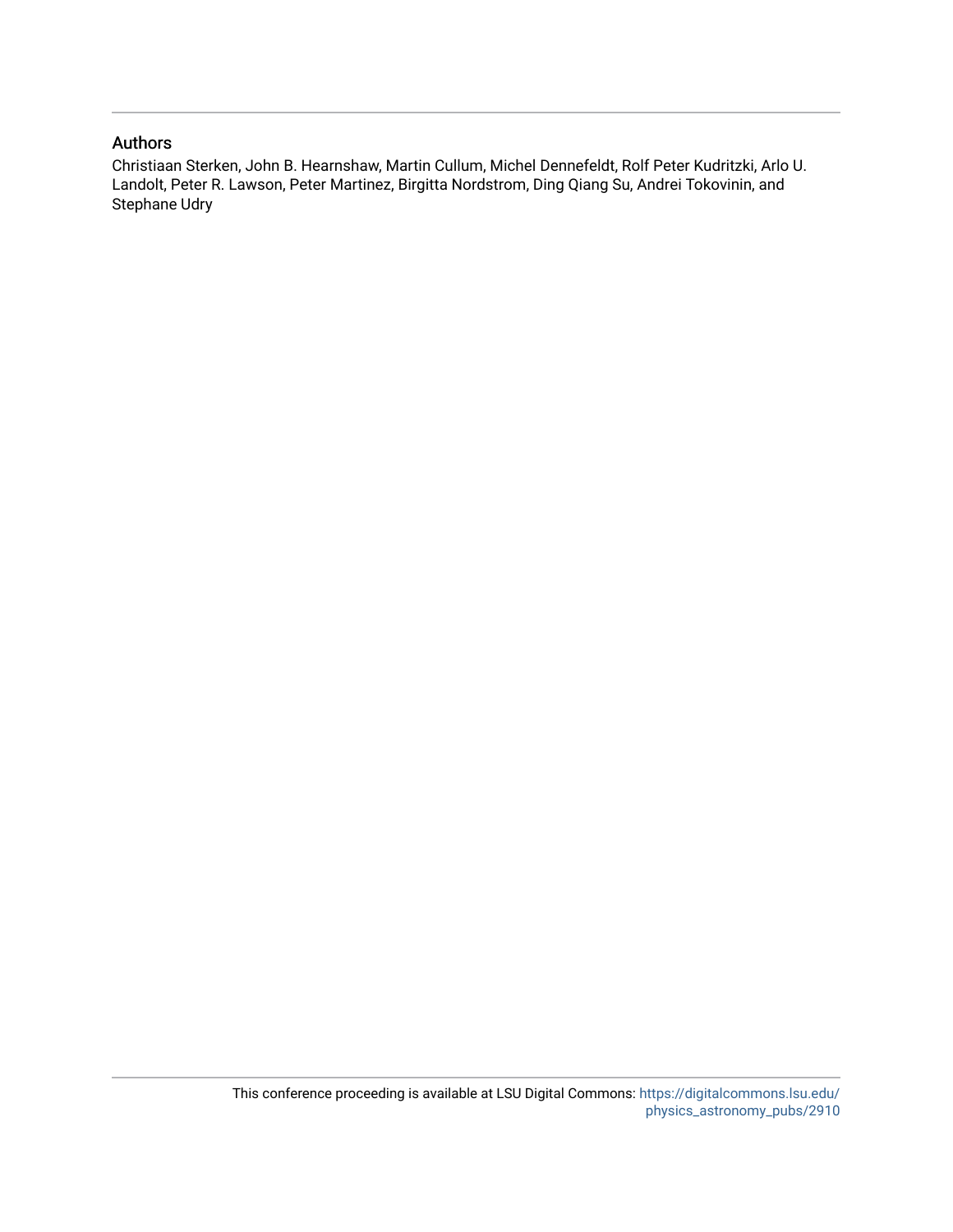# **Division IX: Optical and Infrared Techniques**

**PRESIDENT: Christiaan Sterken VICE-PRESIDENT: John B. Hearnshaw DIVISION BOARD: Martin Cullum (Vice President Comm. 9), Michel Dennefeldt (President Comm. 9), Rolf Peter Kudritzki, Arlo U. Landolt (President Comm. 25 and Past President Division IX), Peter R. Lawson (Chair Working Group on Optical/IR Interferometry), Peter Martinez (Vice President Comm. 25), Birgitta Nordstrom (President Comm. 30), Su Ding-qiang (Past President Comm. 9), Andrei Tokovinin (Past Vice President Comm. 30), and Stephane Udry (Vice President Comm. 30)**

**Abstract.** This document introduces the reports by the Commissions and Working Groups of Division IX.

**Keywords.** Photometry, Polarimetry, Radial velocities, Instruments

Division IX covers three Commissions: *Instrumentation and Techniques, Stellar Photometry and Polarimetry* and *Radial Velocities* (C9, C25 and C30, respectively). The Division hosts one Working Group (*WG on Optical and Infrared Interferometry*), Commission 25 has a *WG on Infrared Astronomy*, and Commission 30 incorporates 3 Working Groups: *WG on Standard radial-velocity stars*, *WG on Bibliography of stellar radial velocities* and *Ninth catalog of the orbital elements of spectroscopic binary stars*.

Division IX provides a forum for astronomers engaged in the innovation, development, and calibration of optical instrumentation and observational procedures, including data processing. The Reports of Commissions 9, 25 and 30 highlight the research topics covered from 2002 to 2005. For a detailed account of progress over the last triennium, we refer to the following Reports of Commissions and Working Groups.

A new initiative was undertaken when the IAU became a Cooperating Organization for the SPIE (The International Society for Optical Engineering) international conference *Astronomical Telescopes & Instrumentation: The Industrial Revolution in Astronomy* on 21–25 June 2004 in Glasgow, Scotland UK. The meeting featured conferences on Space Telescope systems, interferometry, ground-based telescopes, advancements in adaptive optics, ground-based instrumentation, information technologies, technology advancements, detector advancements, etc. Division IX was the coordinating body between SPIE and the IAU for this event.

### **References**

Dennefeld, M. *Report of IAU Comm. 9*, these Transactions Landolt, A. *Report of IAU Comm. 25*, these Transactions Nordström, B. *Report of IAU Comm.30*, these Transactions

## **Working Group on Optical/IR Interferometry**

By P. Lawson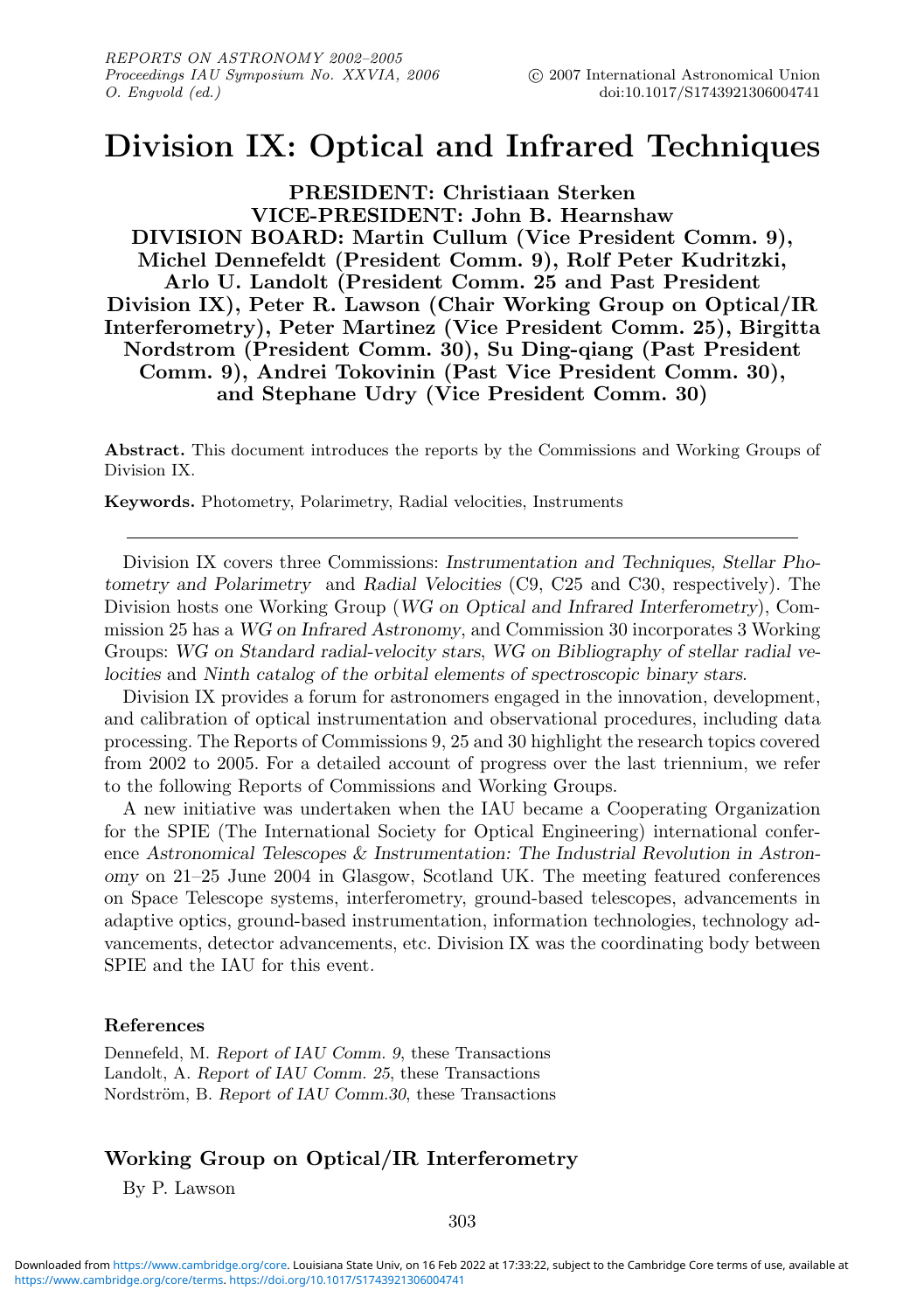### 1.1. Introduction

The Working Group on Optical/IR Interferometry is a Division-level working group within Division IX (Optical and Infrared Techniques), that was established at the General Assembly in Manchester in 2000. Its goal is to encourage international cooperation and collaboration in topics in stellar interferometry and to conduct work to further progress in this field.

The Working Group is Chaired by Peter Lawson (United States) with a Scientific Organizing Committee composed of the following: John Davis (Australia), Christopher Haniff (United Kingdom), Christian Hummel (United States), Pierre Lna (France), Christoph Leinert (Germany), Harold McAlister (United States), Denis Mourard (France), Andreas Quirrenbach (Netherlands), Charles Townes (United States).

Since the last report in 2003, the Working Group has held two formal meetings and has focused its attention on the completion of a data exchange standard, a competition involving a formal comparison of imaging algorithms, and ongoing development of the Working Group's website. The results of these activities are reported here.

#### 1.2. Data Exchange Standard for Interferometery

The motivation for creating a data format specific to optical/infrared interferometry is that existing formats for radio interferometry data, such as UV-FITS, are ill-suited to optical data. The measured data at radio and optical wavelengths, as well as their associated noise models, are substantially different.

Efforts by the Working Group prior to 2003 resulted in the adoption of a format based on FITS that would faithfully represent calibrated imaging data and facilitate the exchange of data between different interferometer groups. The standard was frozen in April 2003 and has since been adopted by numerous groups worldwide. Software tools to support the OI-FITS standard are publically available and a detailed description of the format has been published (Pauls *et al.* 2005).

#### 1.3. Imaging Beauty Contest

It has been evident for many years that new software is needed that is specifically tailored to optical/infrared interferometry data. At the 2001 meeting of the Working Group it was suggested that the existing software suites should be compared using controlled data sets. From this arose the idea of an imaging beauty contest. Following the initial release of the OI-FITS format in early 2003, the contest was undertaken with the results presented at the SPIE Conference on Astronomical Telescopes and Instrumentation, in Glasgow Scotland in June 2004.

There were several motivations for the contest:

(a) Encourage the use of the new OI-FITS format, identify problems in its definition, and revise it as necessary;

(b) Engage the interferometry community in a formal assessment of existing software;

(c) Encourage the development of new software tailored to the needs of optical interferometry.

It was agreed amongst the organizers that the contest data sets would only be provided in the OI-FITS format. This would oblige contestants to work with the data format before using the data in their programs. Test data were provided as a preliminary to the contest itself. This would allow contestants to see if their software could reproduce a simple image, in this case a binary star with a given separation, magnitude difference, and orientation.